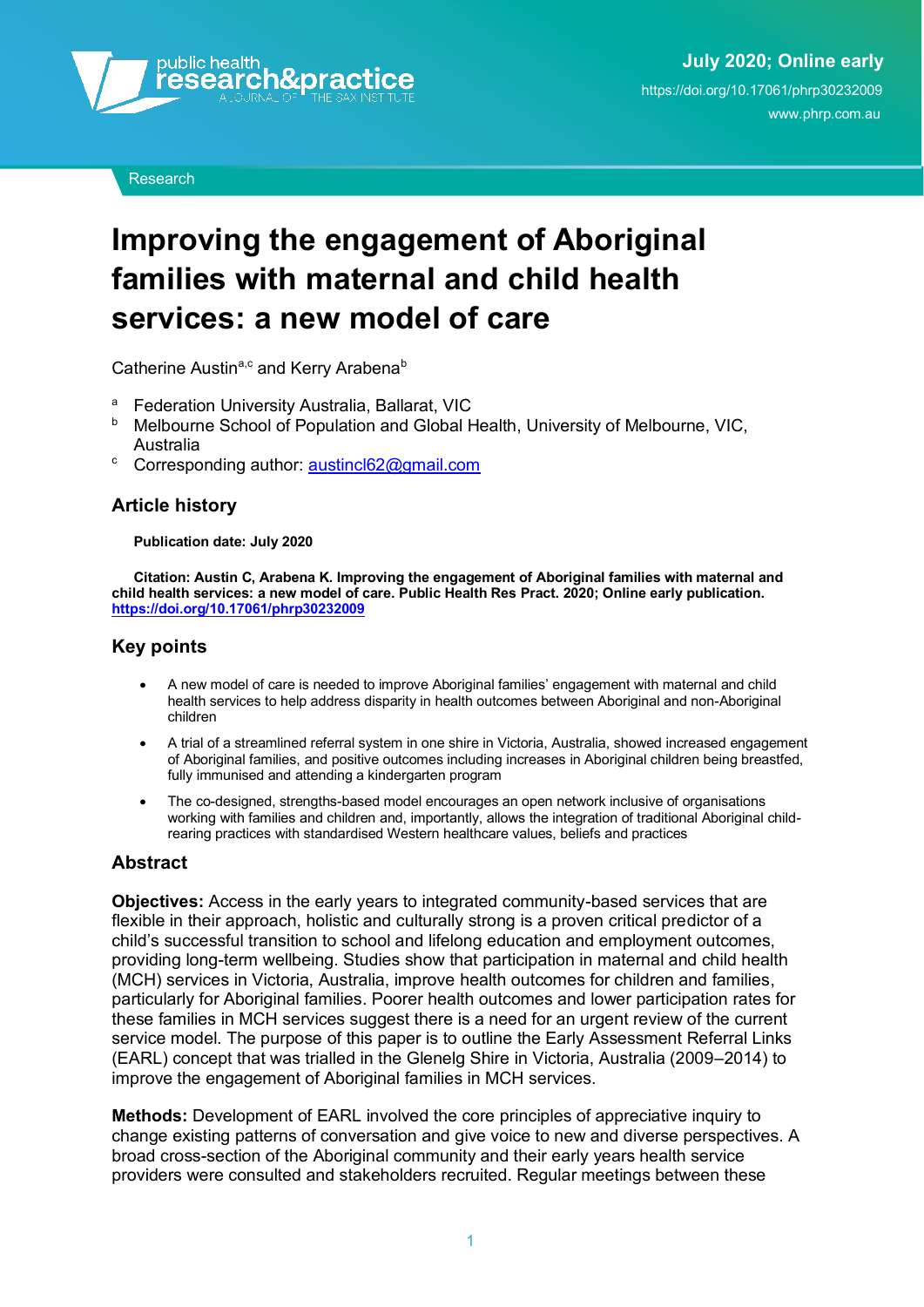stakeholders, in consultation with the Aboriginal community, were held to identify families that weren't engaged in MCH services and also to identify families who required further assessment, intervention, referral and/or support, ideally from the preconception or antenatal periods. Outcome measures used to evaluate the EARL concept include stakeholder meetings data, numbers of referrals, and participation rates of women and children in MCH services.

**Results:** Participation of Aboriginal women and children in MCH services was consistently above the state average during the pilot period, and significant numbers of Aboriginal women and children were referred to EARL stakeholders and other health professionals via EARL referrals. Additionally, there were increases in Aboriginal children being breastfed, fully immunised and attending Early Start Kindergarten. Identification of Aboriginal women and children at risk of vulnerability also improved with a dramatic increase in referrals for family violence and child protection, and decreased episodes of out-of-home care (OoHC) for children.

**Conclusions:** Evaluation of pilot outcomes indicate that the EARL concept improved women and children's access to and engagement with MCH services, and identified more families at risk of vulnerability than the traditional MCH service model, particularly for Aboriginal women and children.

## **Introduction**

Maternal and child health (MCH) services in Victoria support families by providing 10 Key Ages and Stages (KAS) consultations between birth and 3.5 years, to monitor the health, growth and development of children. Although participation of Aboriginal families in MCH services has improved over time, MCH service data indicates lower participation rates for Aboriginal children compared with non-Aboriginal children at all 10 KAS consultations.<sup>1,2</sup>

This disparity is consistent with the broader inequality in health outcomes between Aboriginal and non-Aboriginal children at a national level.<sup>3</sup> Despite measures by federal, state and local governments to improve the health outcomes of these children in Australia, data continues to show that almost half of all Australian Indigenous children are identified as vulnerable – twice the proportion of non-Indigenous children.<sup>3</sup> Children are prone to vulnerability if their parents and family have limited capacity to care for and protect them effectively, and to provide for their long-term development and wellbeing.<sup>4</sup>

Key risk factors that contribute to making a child, young person and their family vulnerable include economic hardship – including related issues like unemployment and homelessness, family violence, alcohol and substance misuse, mental health problems, disability and parental history of abuse and neglect.<sup>4</sup>

This evidence suggests that a review of the effectiveness of the current MCH service model of care, particularly for Aboriginal families, is urgently needed. Models of care are widely used in health, providing a clear approach to the way services are delivered, optimally to encourage best practice care and services for an individual or population group as they advance through the stages of a condition, injury or event.<sup>5</sup> The quiding principles of a model of care are that it is patient centric; flexible; considerate of equity of access; encourages integrated care and efficient utilisation of resources; supports safe, quality care for patients; has robust, standardised outcome measures and evaluation processes and regards innovative ways of organising and delivering care.<sup>6</sup>

To address this issue, the Glenelg Shire Council MCH team devised an approach to improve the identification of families with children from conception to 6 years, who are not engaged in MCH services, or who are at risk of vulnerability. The approach aimed to identify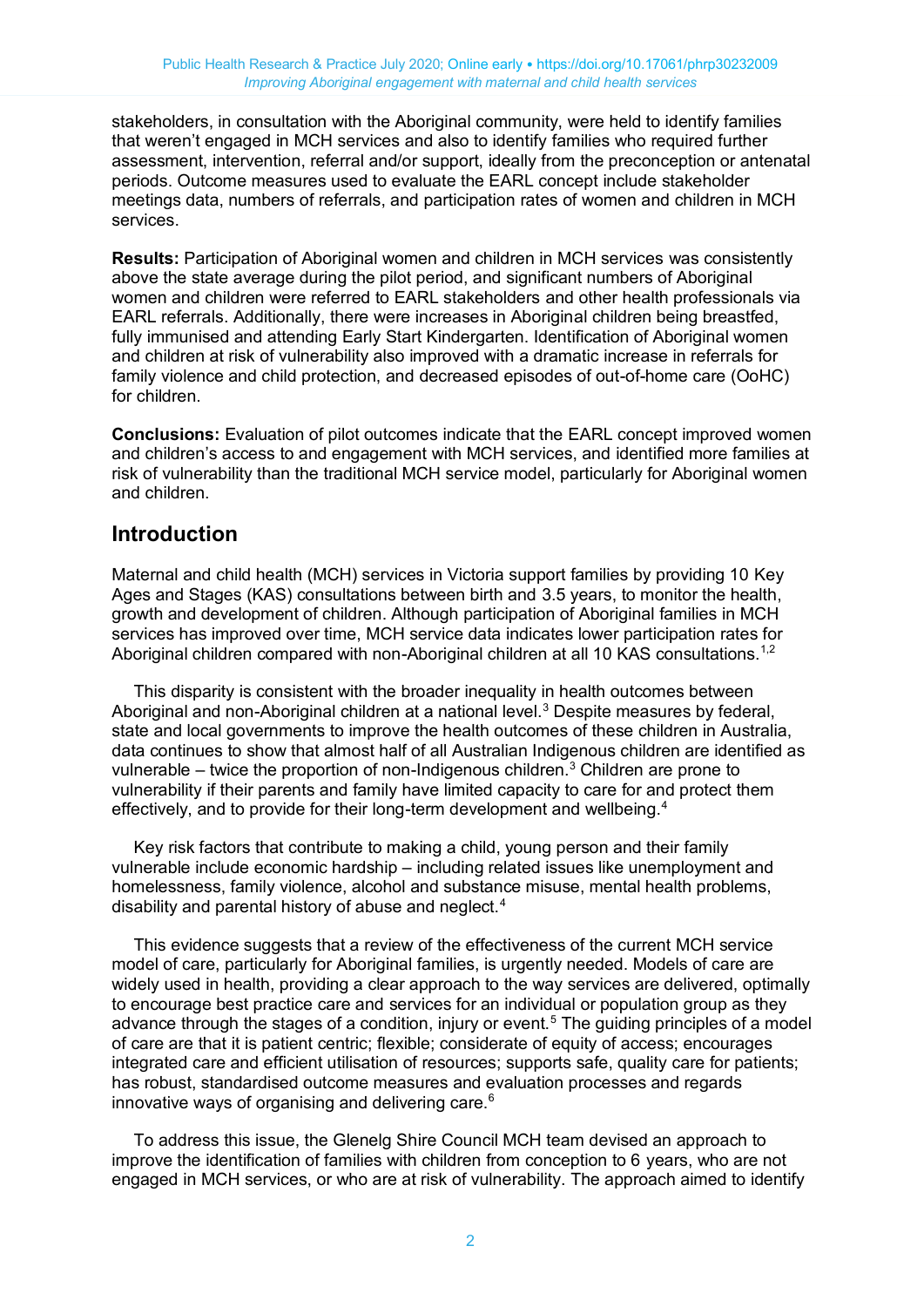and reduce gaps within service delivery and to link those families into local services to provide a continuum of care, so a strong support system is in place before a baby is born. Importantly, access in the early years to integrated community-based services that are flexible in their approach, holistic and culturally strong is a proven critical predictor of a child's successful transition to school and lifelong education and employment outcomes, providing long-term wellbeing. This is fundamental to Closing the Gap.<sup>4</sup>

This research was undertaken in the Glenelg Shire in south western Victoria, Australia, where there are an estimated 369 Aboriginal people, representing just under 2% of the population.<sup>7</sup> Based on the first phase of a three-phase study, this article discusses the development and implementation of the EARL concept, and presents data reflecting the outcomes of the pilot study.

## **Methods**

Development of the concept involved using the core principles of appreciative inquiry to change existing patterns of conversation and ways of relating, and to give voice to new and diverse perspectives to improve MCH services in this area.<sup>8</sup> The steps involved in developing the EARL concept included consultation with the Aboriginal community, mapping practices and services, recruiting stakeholders, implementing the pilot and evaluating the pilot through outcome measures. Through this process, the researcher consulted with service providers who shared a common location (the early years setting), philosophy, vision and agreed principles for working with children 0–6 years and their families residing in the Glenelg Shire. All service providers that were approached elected to become EARL stakeholders, and reflected the diverse cross-section of organisations and multidisciplinary health professionals providing early years' care that were involved in the delivery of, and referral to, MCH services locally. Figure 1 outlines the process followed to develop the EARL concept.

The pilot of the EARL concept was managed by a coordinator, who was the chair (the researcher CA). Glenelg Shire Council was the lead agency. The other stakeholders were a combination of multiple service providers and included local maternity and allied health services, Aboriginal Community Controlled Health Organisations (ACCHOs) (representing the Aboriginal community), Victorian Department of Education and Training (DET), Victorian Department of Health and Human Services (DHHS) and local government. The manager of each agency, or their nominated representative, agreed to meet on a regular basis to discuss children and young people at risk of vulnerability who would benefit from integrated support. EARL was funded through the Universal Maternal and Child Health program, which is provided through a partnership between the Victorian DET and local governments. The program's funding for MCH services is based on the total number of children 0–6 years enrolled in the service. Each participating agency was self-funded to attend stakeholder meetings on a monthly basis.

The pilot of the EARL concept ran from 1 July 2009 to 30 June 2014. It started in Portland, Victoria, and branched out to incorporate whole-of-shire support. This resulted in Heywood EARL being established in March 2011 and Casterton EARL in April 2012.

Monthly meetings were conducted across the three locations – which stretch over a distance of 100km in the shire in far south western Victoria – and, where possible, were held at ACCHOs to encourage engagement of those stakeholders and highlight the group's profile in Aboriginal communities. After signing consent to share their information, the cases of clients at risk of vulnerability were discussed by the group during meetings, or by a sub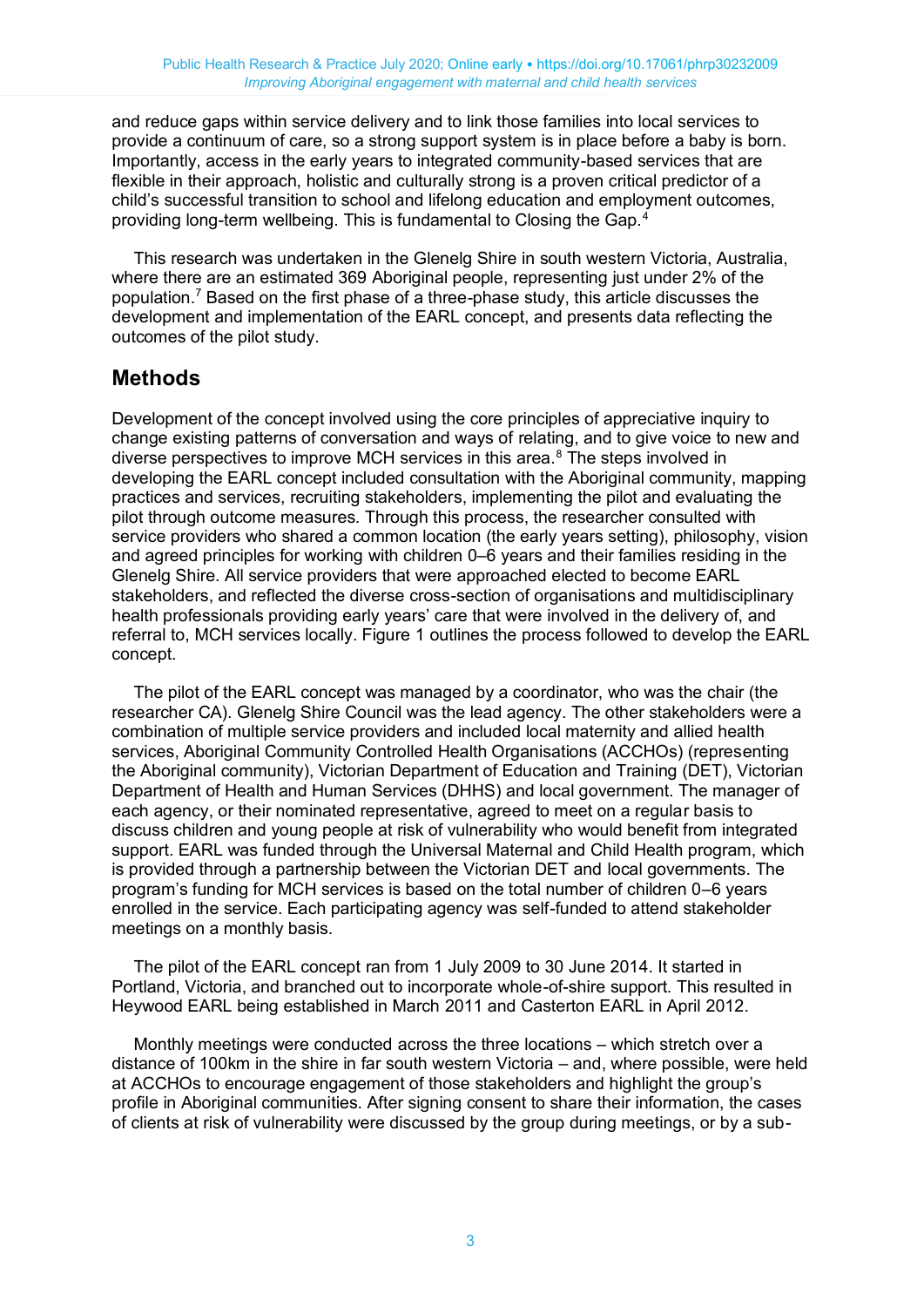group between meetings if more appropriate, resulting in referrals to other stakeholders as required.





The EARL concept was evaluated using a variety of data from numerous sources. These included data from stakeholder meetings, rates of Aboriginal women and children referred to stakeholders, MCH services participation rates, number of children enrolled in Early Start Kindergarten, breastfeeding initiation and duration rates, immunisation rates, number of referrals to child protection and episodes of out-of-home care (OoHC). To evaluate the effectiveness of the pilot, Data were used from the DET and Department of Education and Early Childhood Development annual reports.<sup>7,9-11</sup>

The research has been approved by the Human Research Ethics Committee of Federation University (project number C17-024), the Human Research Ethics Committee of Department of Education and Training (project number 2014\_002311), and the Department of Health and Human Services to use Client Relationship Information Systems and Integrated Reports Information System data. The Victorian Aboriginal Community Controlled Health Organisation advised that approval from an Indigenous Human Research Ethics Committee was not required for this research.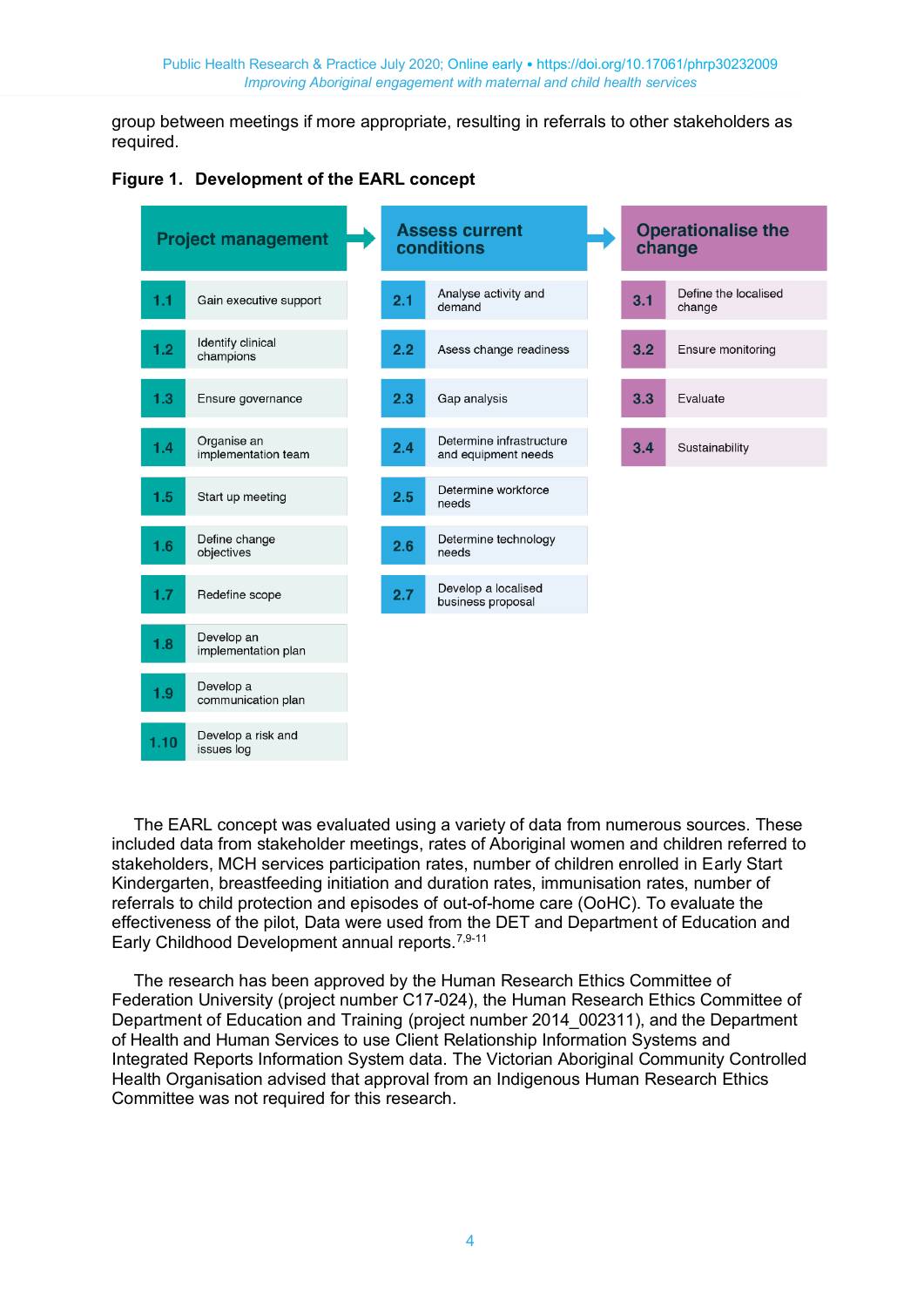# **Results**

Portland adopted the EARL pilot for 5 years. During that time, there were 51 (85%) stakeholder monthly meetings and 9 months when no meeting was held. There were 17 stakeholders in Portland and an average stakeholder meeting attendance rate of 76%. Heywood was operational for 3.3 years. During this period, there were 36 (90%) monthly meetings and 4 months when no meeting was held. There were 12 stakeholders in Heywood and average stakeholder meeting attendance rate was 67%. Casterton operated for 2.25 years. During this time, there were 16 (59%) monthly meetings and 11 months when no meeting was held. This site involved nine stakeholders but only five (56%) regularly attended (the lowest attendance and lowest number of meetings of the three sites).

All Aboriginal families with children aged 0–6 years living in the Glenelg Shire during the pilot period who were approached by stakeholders to participate in the EARL pilot did so (2011:  $n = 52$ , 2013:  $n = 56$ ).<sup>9</sup> Data from the pilot shows there were a significant number of Aboriginal families referred to multiple EARL stakeholders, facilitating continuity of care. Among all women participants (*n* = 30), the highest proportion of women were referred to Aboriginal services, such as the ACCHOs (*n* = 27, 90%), Koori Maternity Services (*n* = 29, 97%) and Koori Education Support Services (*n* = 21, 70%). Almost half the women participating in the pilot were also referred to mainstream services providing maternity care (*n* = 14, 47%) and women were also referred to parent support (*n* = 12, 40%) and allied health services (*n* = 14, 47%), including counselling, diabetes educator, dietitian, drugs and alcohol services, early intervention, chronic disease services, exercise physiologist, occupational therapy, podiatry, speech pathology and youth worker. This indicates that women's needs were likely to be identified and met by the EARL model of care.

During the pilot of the EARL concept, participation rates of Aboriginal children in the MCH service rose to rates above the state average. Before the pilot began, the MCH participation rate for Aboriginal children in Glenelg Shire (54%) was below the state average of 57%. By the second year of operation the participation rate was at its highest (89%), and the state average was at its lowest (50%) of the pilot period. The EARL participation rates continued to be higher than the state rate, even after the pilot had finished (see Table 1). After an initial increase to 89%, participation rates decreased over the subsequent years the pilot was running.

| <b>Aboriginal children</b>                                                      | 2008-<br>09 | 2009-<br>10 <sup>a</sup> | $2010 -$<br>11 <sup>a</sup> | $2011 -$<br>12 <sup>a</sup> | $2012 -$<br>13 <sup>a</sup> | $2013 -$<br>14 <sup>a</sup> | $2014 -$<br>15 |
|---------------------------------------------------------------------------------|-------------|--------------------------|-----------------------------|-----------------------------|-----------------------------|-----------------------------|----------------|
| Children 0-6 years,<br>Glenelg Shire (n)                                        | 29          | 26                       | 47                          | 59                          | 57                          | 61                          | 65             |
| Participation rate children<br>0-6 years, Glenelg Shire<br>MCH service (%)      | 53.7        | 81.3                     | 88.7                        | 85.5                        | 72.2                        | 73.5                        | 62.5           |
| Participation rate: children<br>0-6 years, State of<br>Victoria MCH service (%) | 56.7        | 60.1                     | 50                          | 59.8                        | 55.1                        | 53.9                        | 55.5           |

**Table 1. Participation rates of Aboriginal children 0–6 years of age in maternal and child health (MCH) services in Glenelg Shire, 2008-09–2014-15**

a Participation rates during the EARL pilot period

Sources: Victoria State Government, Department of Education and Training. Maternal & Child Health Services annual reports7,9-11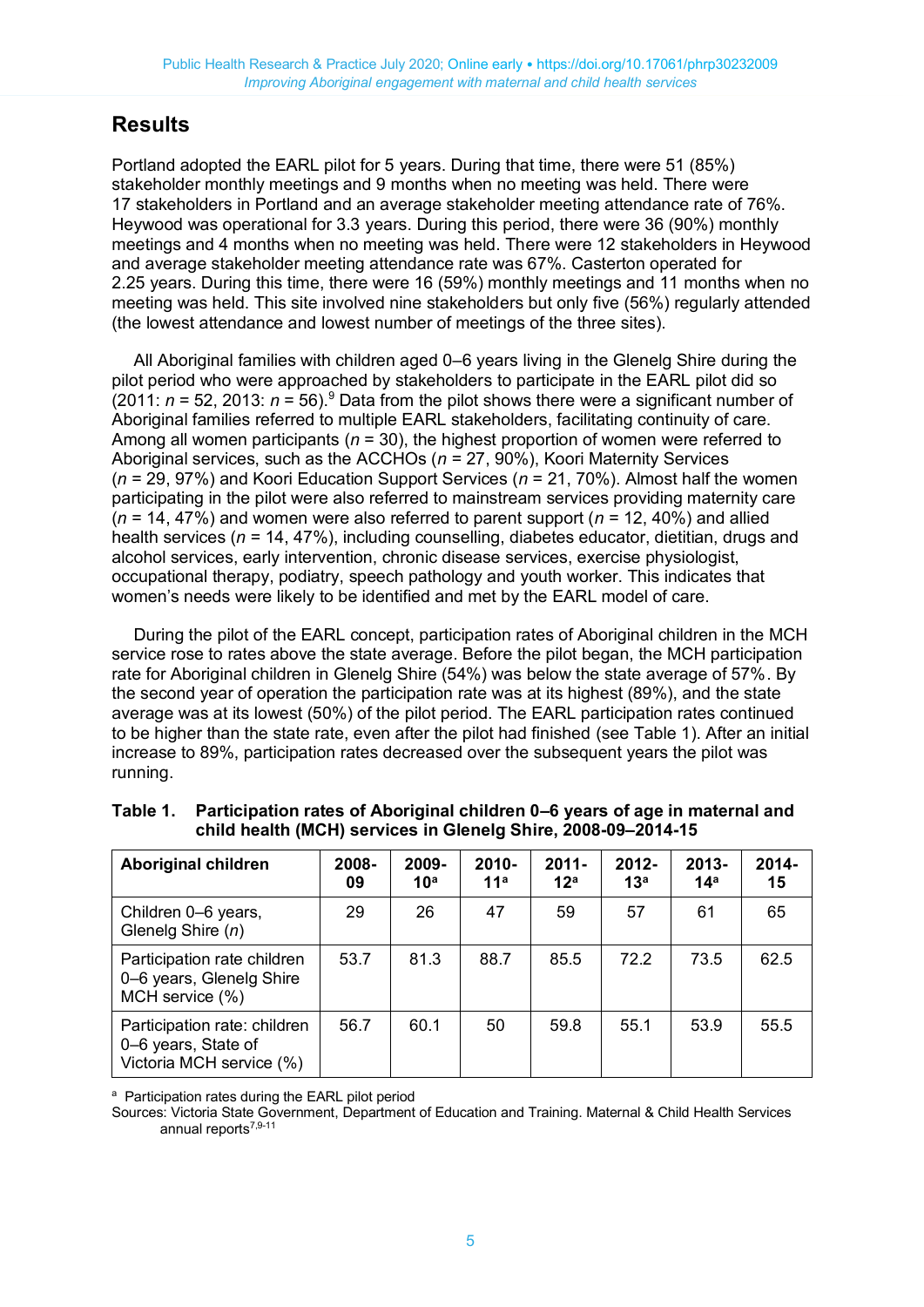In conjunction with higher participation rates, the referral of Aboriginal children to EARL stakeholders increased significantly during the pilot period. The highest number of referrals were to nursery equipment ( $n = 56$ , 100% of all children in the pilot)<sup>12</sup> and the Dolly Parton Imagination Library<sup>13</sup>(*n* = 56, 100%) programs. Additionally, nearly all children in the pilot were referred to allied health programs (*n* = 48, 86%), such as dietetics, speech pathology, dentistry, ophthalmology, physiotherapy and audiology. More than one-third of the children in the pilot were referred to a supported playgroup *(n* = 21, 38%) – a favourable statistic considering there was only one supported playgroup in the Glenelg Shire.

Early Start Kindergarten provides up to 15 hours per week of free or low-cost kindergarten to eligible children aged 3 years (including Aboriginal children or those who have had contact with child protection services).<sup>14</sup> During the EARL pilot, there was a 100% participation rate of eligible Aboriginal children in Early Start Kindergarten, all of whom were identified and referred to the program by EARL stakeholders (overall state enrolments to Early Start Kindergarten ranged from 33–51% during the same period).

There is strong evidence that breastfeeding gives babies the best start for a healthy life and has health and wellbeing benefits for both the mother and child.<sup>15-17</sup> During the EARL pilot, there was an increase in the percentage of Aboriginal mothers initiating breastfeeding from 67% before the pilot to 100% 3 years into the pilot, and breastfeeding rates at 6 months increased from 17% before the pilot to 76% 3 years into the pilot (Table 2). Even after the pilot this rate remained high at 54% (national rates for initiating breastfeeding are around 96%, which fall dramatically to around 9% at six months duration).<sup>16,17</sup> Although the pilot statistics are only for a small number of births, these results are significant.

| <b>Aboriginal children</b>   | 2008-<br>09 | 2009-<br>10 <sup>a</sup> | $2010 -$<br>11 <sup>a</sup> | $2011 -$<br>12 <sup>a</sup> | 2012-<br>13 <sup>a</sup> | $2013 -$<br>14 <sup>a</sup> | 2014-<br>15 |
|------------------------------|-------------|--------------------------|-----------------------------|-----------------------------|--------------------------|-----------------------------|-------------|
| Births $(n)$                 | 6           | 19                       | 22                          | 17                          | 17                       | 12                          | 24          |
| Breastfed at birth (%)       | 67          | 89                       | 95                          | 100                         | 94                       | 92                          | 84          |
| Breastfed at 2 weeks<br>(% ) | 50          | 84                       | 86                          | 100                         | 88                       | 92                          | 79          |
| Breastfed at 3 months<br>(%) | 33          | 79                       | 81                          | 88                          | 82                       | 83                          | 63          |
| Breastfed at 6 months<br>(%) | 17          | 63                       | 64                          | 76                          | 71                       | 67                          | 54          |

**Table 2. Breastfeeding rates of mothers of Aboriginal children in Glenelg Shire, 2008-09–2014-15**

<sup>a</sup> Participation rates during the EARL pilot period

Sources: Victoria State Government, Department of Education and Training. Maternal & Child Health Services annual reports<sup>9-11</sup>

Studies show that immunisation is the most effective way of protecting children against previously common life-threatening infections.18,19 During the EARL pilot period, there was an increase in the percentage of Aboriginal children fully immunised in the Glenelg Shire from 84% before the pilot to 97% by the fourth year into the pilot (state immunisation rates in the same period were 85% and 90% respectively) (Table 3). Although a moderate increase, the Glenelg Shire consistently achieved higher rates of immunisation compared with those across the state.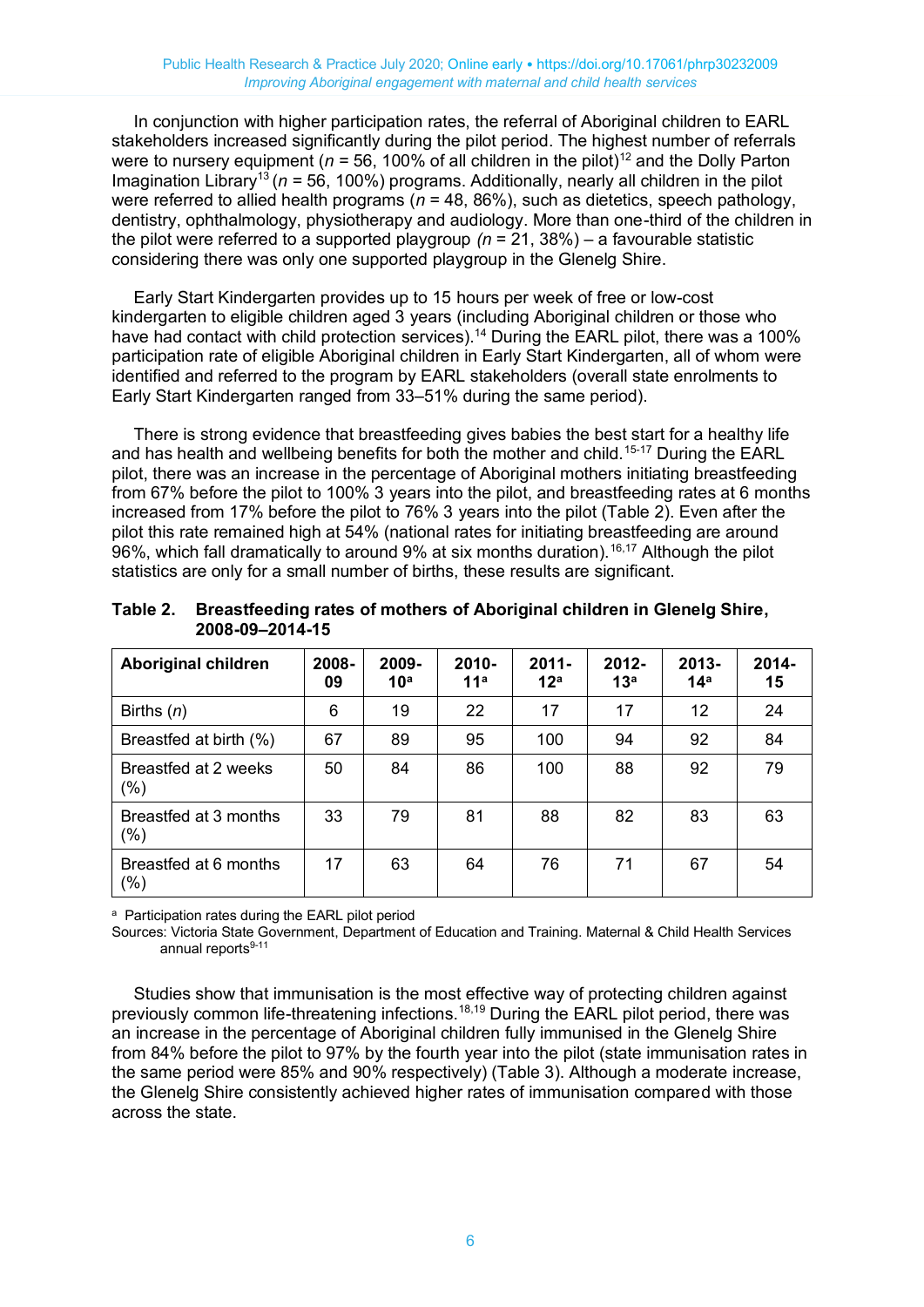| <b>Aboriginal children</b>                                 | 2008-<br>09 | 2009-<br>10 <sup>a</sup> | 2010-<br>11 <sup>a</sup> | $2011 -$<br>12 <sup>a</sup> | $2012 -$<br>13 <sup>a</sup> | $2013 -$<br>14 <sup>a</sup> | $2014 -$<br>15 |
|------------------------------------------------------------|-------------|--------------------------|--------------------------|-----------------------------|-----------------------------|-----------------------------|----------------|
| Births: Glenelg Shire (n)                                  | 6           | 19                       | 22                       | 17                          | 17                          | 12                          | 24             |
| Fully immunised 0-6<br>year olds: Glenelg Shire<br>$(\%)$  | 83.57       | 86.75                    | 91.67                    | 88.50                       | 97.44                       | 94.87                       | 83.57          |
| Fully immunised 0-6<br>year olds: state of<br>Victoria (%) | 84.98       | 85.94                    | 87.64                    | 87.63                       | 90.14                       | 90.05                       | 89.28          |

**Table 3. Immunisation rates of Aboriginal children, 2008-09–2014-15**

a Participation rates during the EARL pilot period

Sources: Victoria State Government, Department of Education and Training. Maternal & Child Health Services annual reports $10,12$ 

Family violence significantly affects the way a woman raises her child, which ultimately affects the child's development.<sup>20-22</sup> In the first year of the EARL pilot, there was a dramatic increase in the number of Aboriginal mothers/families referred to services to assist with family violence, from zero referrals before the pilot to 15 referrals within a year.<sup>7</sup> DET data was not available to ascertain referral rates for the rest of the pilot period.

Child protection services are provided by the DHHS and aim to ensure children and young people receive services to deal with the impact of abuse and neglect on their wellbeing and development.<sup>23</sup> There was a significant increase in referrals of Aboriginal children residing in Glenelg Shire to child protection services, from three referrals in 2008, the year prior to the EARL pilot, to 27 in the first year of the pilot. This trend remained the year after the pilot was complete, indicating the extent of referrals through EARL.

OoHC services look after children and young people in cases of family conflict or if there is a significant risk of harm or abuse in the family home.<sup>14</sup> After a small initial increase, there was a substantial decrease in the number of episodes of OoHC for Aboriginal children 0–6 years in Glenelg Shire during the EARL pilot period – from 38% of Aboriginal children 0–6 years in the shire being in OoHC in the year before the pilot to 4.54% in the second year of operation. This compared with a national rate of Aboriginal children in OoHC of 5.17%.<sup>24</sup>

## **Discussion**

Data collected in the pilot phase of the study demonstrates stakeholders' engagement with the EARL model. The monthly EARL meetings were well attended in all three sites with the exception of Casterton, which could have been due to accessibility (Casterton is more than 100 km from Portland and 70 km from Heywood). The use of Skype in meetings was initiated in the last 7 months of the pilot period, which improved the engagement of stakeholders from other sites at the meetings held in Casterton.

Overall, the EARL concept proved successful in engaging Aboriginal families with MCH services, as shown by the rise in participation rates (consistently above the state average) and the significant number of referrals to EARL stakeholders and other healthcare services as a result of the monthly EARL stakeholder meetings. Additionally, the EARL concept may have also contributed to improving the health outcomes of Aboriginal families and children in the Glenelg Shire as evidenced by the increase in rates in breastfeeding and fully immunised children. The identification of Aboriginal women and children at risk of harm also improved, with dramatic increases in referrals for family violence and referrals to child protection services and an overall decrease in the number of episodes of OoHC for children. The sharp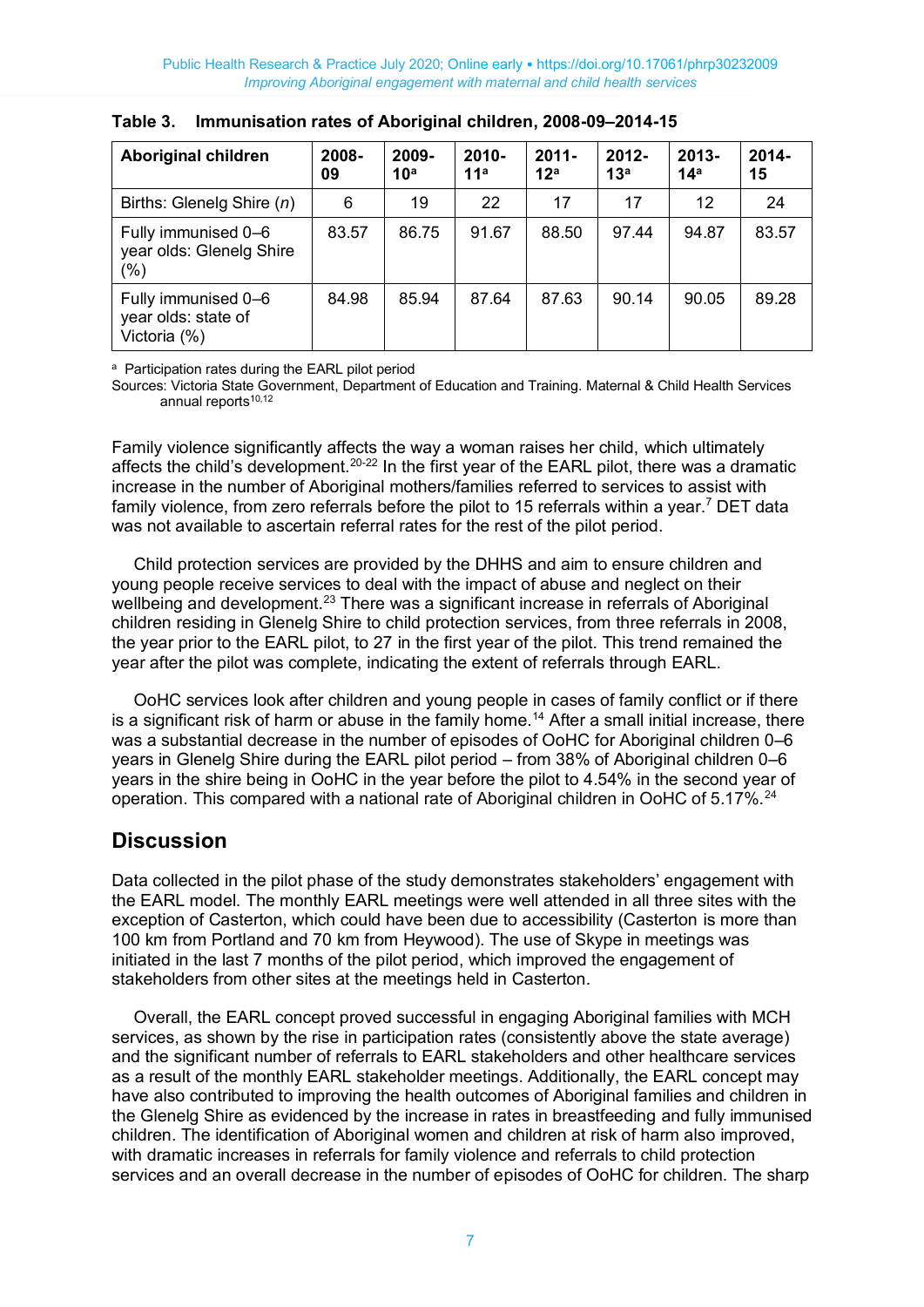increase in referrals for family violence in the first year of the pilot and lack of subsequent data highlights a need for further research in this area.

Higher referrals to child protection suggest that either stakeholders became more vigilant identifying those at risk or there were more cases overall. Integral to this result is the inclusion of a DHHS family service worker among the EARL stakeholders.

#### **The EARL model of care**

The EARL concept is being developed by the researcher into a new model of care, which is evidence based and strengths based, with a holistic, wrap-around-the-child service approach, using the Continuum of Need model<sup>25</sup> to monitor the risk of vulnerability/need. The model's framework is based on a co-design process that draws on the expertise of service stakeholders to develop effective coordination, collaboration and communication in line with the aims of the Victoria State Government's *Roadmap for reform* for child and family services.<sup>26</sup> Co-design allows stakeholders to develop new insights and solutions collaboratively to promote effective engagement with MCH services on an equal basis, through creative and often narrative-based activities. Further, the co-design approach facilitates a multidisciplinary team around the child through information sharing and shared learning. The EARL Model of Care encourages an open network inclusive of organisations working with families and children across the stages of life, from preconception to school. Most importantly, the EARL model of care allows the integration of traditional Aboriginal child-rearing practices with standardised Western healthcare values, beliefs and practices through a guided mastery approach, shared knowledge, yarning, capacity building, mutual trust and connection.

# **Conclusion**

To address the disparity in health outcomes between Aboriginal and non-Aboriginal children in Australia, the EARL concept was developed and implemented in the Glenelg Shire in Victoria, Australia. Evaluation of outcome measures, including participation and referral rates during the pilot period suggest that EARL improved the engagement of Aboriginal families with MCH services. Additionally, the EARL concept was able to identify more families at risk of family violence than the current MCH service model. Further research is needed to develop the concept into a model of care to better understand the current barriers MCH nurses face in identifying "at risk" families.

## **Peer review and provenance**

Externally peer reviewed, not commissioned.

# **Competing interests**

CA was the coordinator and chair of the EARL pilot.

# **Author contributions**

CA developed the EARL concept, conducted the research and wrote the manuscript. KA provided support and advice and reviewed the final manuscript.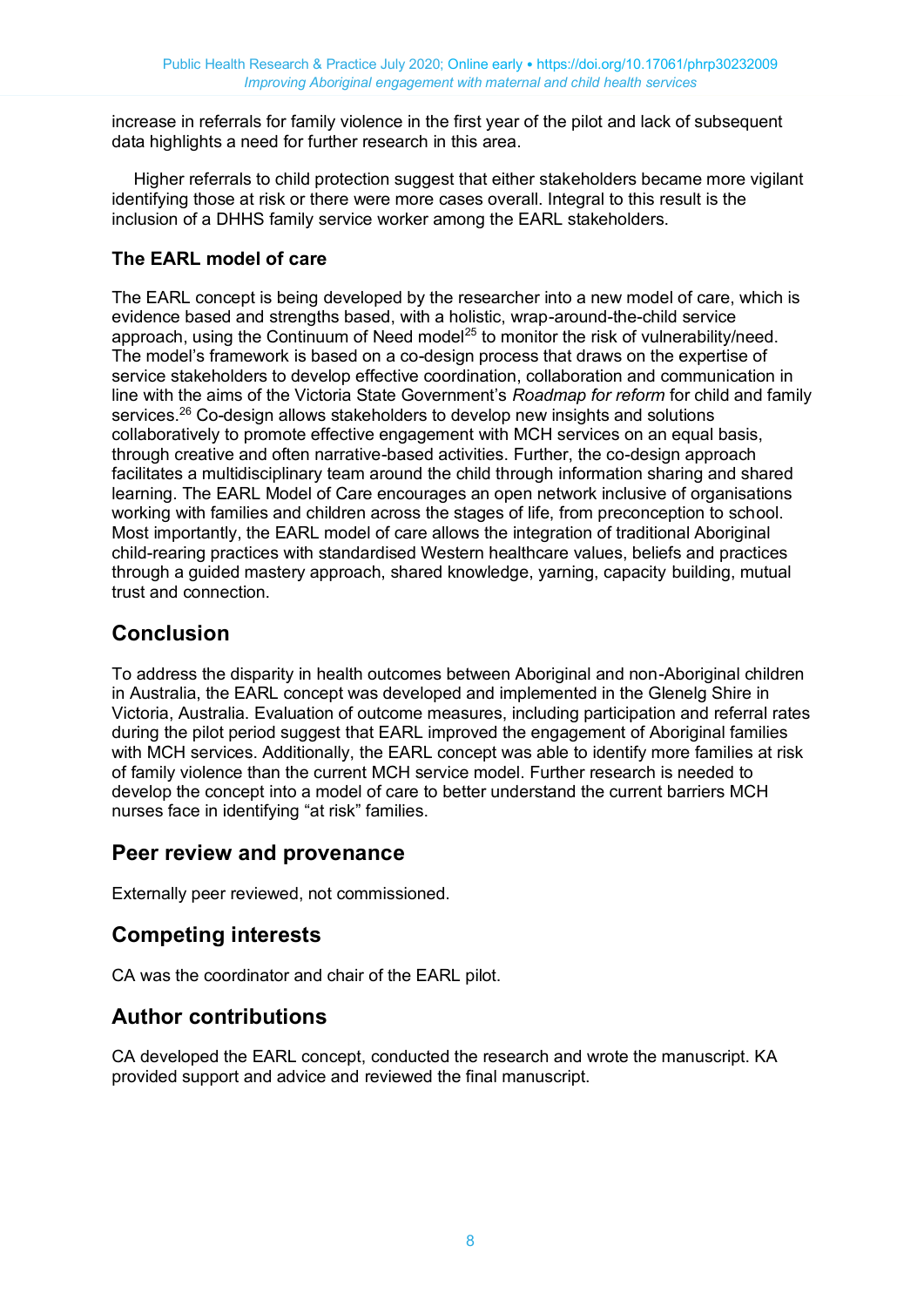# **References**

1. Department of Education and Training. Maternal and child health service annual report 2012–2013. Melbourne: State Government of Victoria; 2014 [cited 2020 Jul 14]. Available from:

[www.education.vic.gov.au/Documents/childhood/providers/support/Victoria%20Statewide%2](http://www.education.vic.gov.au/Documents/childhood/providers/support/Victoria%20Statewide%20Report.pdf) [0Report.pdf](http://www.education.vic.gov.au/Documents/childhood/providers/support/Victoria%20Statewide%20Report.pdf)

2. Fenton C, Jones L. Achieving cultural sensitivity in Aboriginal maternity care. Int J Health Sci. 2015;3(1):23–38.

3. Australian Institute of Health and Welfare. The health and welfare of Australia's Aboriginal and Torres Strait Islander peoples 2015. Canberra: AIHW; 2015 [cited 2020 Jul 14]. Available from: [www.aihw.gov.au/getmedia/584073f7-041e-4818-9419-](http://www.aihw.gov.au/getmedia/584073f7-041e-4818-9419-39f5a060b1aa/18175.pdf.aspx?inline=true) [39f5a060b1aa/18175.pdf.aspx?inline=true](http://www.aihw.gov.au/getmedia/584073f7-041e-4818-9419-39f5a060b1aa/18175.pdf.aspx?inline=true)

4. Victorian Auditor-General's Office. Annual Report 2015–16. Melbourne: VAGO; 2016 [cited 2020 Jul 14]. Available from: [www.data.vic.gov.au/data/dataset/vago-annual-report-](http://www.data.vic.gov.au/data/dataset/vago-annual-report-2015-16)[2015-16](http://www.data.vic.gov.au/data/dataset/vago-annual-report-2015-16)

5. Agency for Clinical Innovation. Understanding the process to implement a model of care: an ACI framework. Sydney: NSW Government; 2013 [cited 2020 Jul 11]. Available from: www.aci.health.nsw.gov.au/ data/assets/pdf\_file/0009/194715/HS13-036 ImplementationFramework D5-ck2.pdf

6. Government of Western Australia Department of Health. Models of care. Perth, WA: State of Western Australia; 2020 [cited 2020 Jul 21]. Available from: [ww2.health.wa.gov.au/Articles/J\\_M/Models-of-care](https://ww2.health.wa.gov.au/Articles/J_M/Models-of-care)

7. Department of Education and Early Childhood Development. Annual report 2009– 2010. Melbourne: State of Victoria; 2010 [cited 2020 Jul 14]. Available from: [www.education.vic.gov.au/Documents/about/department/200910deecdannualreport.pdf](http://www.education.vic.gov.au/Documents/about/department/200910deecdannualreport.pdf)

8. Sharp S, Dewar B, Barrie K. How appreciative inquiry creates change – theory in practice from health and social care in Scotland. Action Res. 2018;16(2):223–43.

9. Victoria State Government, Department of Education and Training. Maternal & Child Health Services annual reports 2010-2016. Melbourne; health.vic; 2020 [cited 2020 Jul 22]. Available from:

[www2.health.vic.gov.au/about/publications/researchandreports/?q=maternal&pn=1&ps=10&](https://www2.health.vic.gov.au/about/publications/researchandreports/?q=maternal&pn=1&ps=10&s=relevance&i=&f=&n=&e=&a=&ac=&df=&dt=&l=&lq=) [s=relevance&i=&f=&n=&e=&a=&ac=&df=&dt=&l=&lq=](https://www2.health.vic.gov.au/about/publications/researchandreports/?q=maternal&pn=1&ps=10&s=relevance&i=&f=&n=&e=&a=&ac=&df=&dt=&l=&lq=)

10. Department of Education and Early Childhood Development. Annual report 2009– 2010. Melbourne: State of Victoria; 2010 [cited 2020 Jul 14]. Available from: [www.education.vic.gov.au/Documents/about/department/200910deecdannualreport.pdf](http://www.education.vic.gov.au/Documents/about/department/200910deecdannualreport.pdf)

11. Department of Education and Early Childhood Development. Annual report 2008– 2009. Melbourne: Department of Education and Early Childhood Development; 2009 [cited 2020 Jul 29]. Available from:

[www.education.vic.gov.au/Documents/about/department/200809deecdannualreport.pdf](http://www.education.vic.gov.au/Documents/about/department/200809deecdannualreport.pdf)

12. Victoria State Government. Health and Human Services. Nursery equipment program guidelines. Melbourne: Victoria State Government; Reissued 2019 [cited 2020 Jul 21]. Available from: [www2.health.vic.gov.au/about/publications/policiesandguidelines/nursery](https://www2.health.vic.gov.au/about/publications/policiesandguidelines/nursery-equipment-program-guidelines)[equipment-program-guidelines](https://www2.health.vic.gov.au/about/publications/policiesandguidelines/nursery-equipment-program-guidelines)

13. United Way Glenelg. Dolly Parton Imagination Library [cited 2020 Jul 22]. Available from: [www.unitedwayglenelg.com.au/causes/dolly-parton-imagination-library/](http://www.unitedwayglenelg.com.au/causes/dolly-parton-imagination-library/)